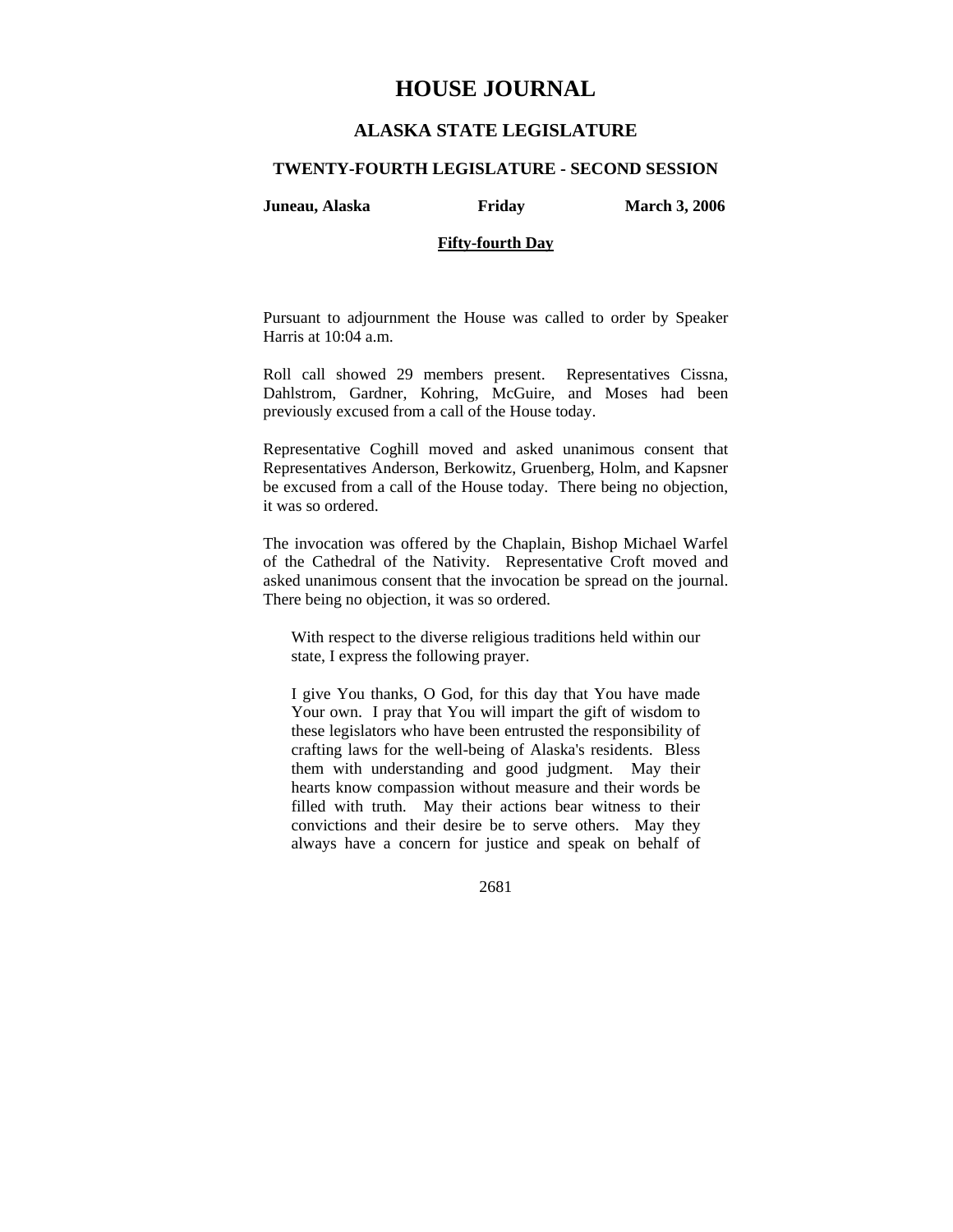society's poor and needy. And may the good work they do bring hope to Alaska's children. Amen.

The Pledge of Allegiance was led by Representative Stoltze.

## **CERTIFICATION OF THE JOURNAL**

Representative Coghill moved and asked unanimous consent that the journal for the 52nd and 53rd legislative days be approved as certified by the Chief Clerk. There being no objection, it was so ordered.

## **MESSAGES FROM THE GOVERNOR**

## **SB 164**

A message dated March 2, 2006, was read stating the Governor has signed the following bill and is transmitting the engrossed and enrolled copies to the Lieutenant Governor's office for permanent filing:

#### HOUSE CS FOR CS FOR SENATE BILL NO. 164(RLS)

"An Act relating to the salmon product development tax credit; providing for an effective date by amending an effective date in sec. 7, ch. 57, SLA 2003; and providing for an effective date."

Chapter No. 3, SLA 2006 Effective Date: See Chapter

## **REPORTS OF STANDING COMMITTEES**

## **HJR 25**

The State Affairs Committee has considered:

HOUSE JOINT RESOLUTION NO. 25 Urging the United States Congress to enact the American Veterans Homeownership Act of 2005.

and recommends it be replaced with: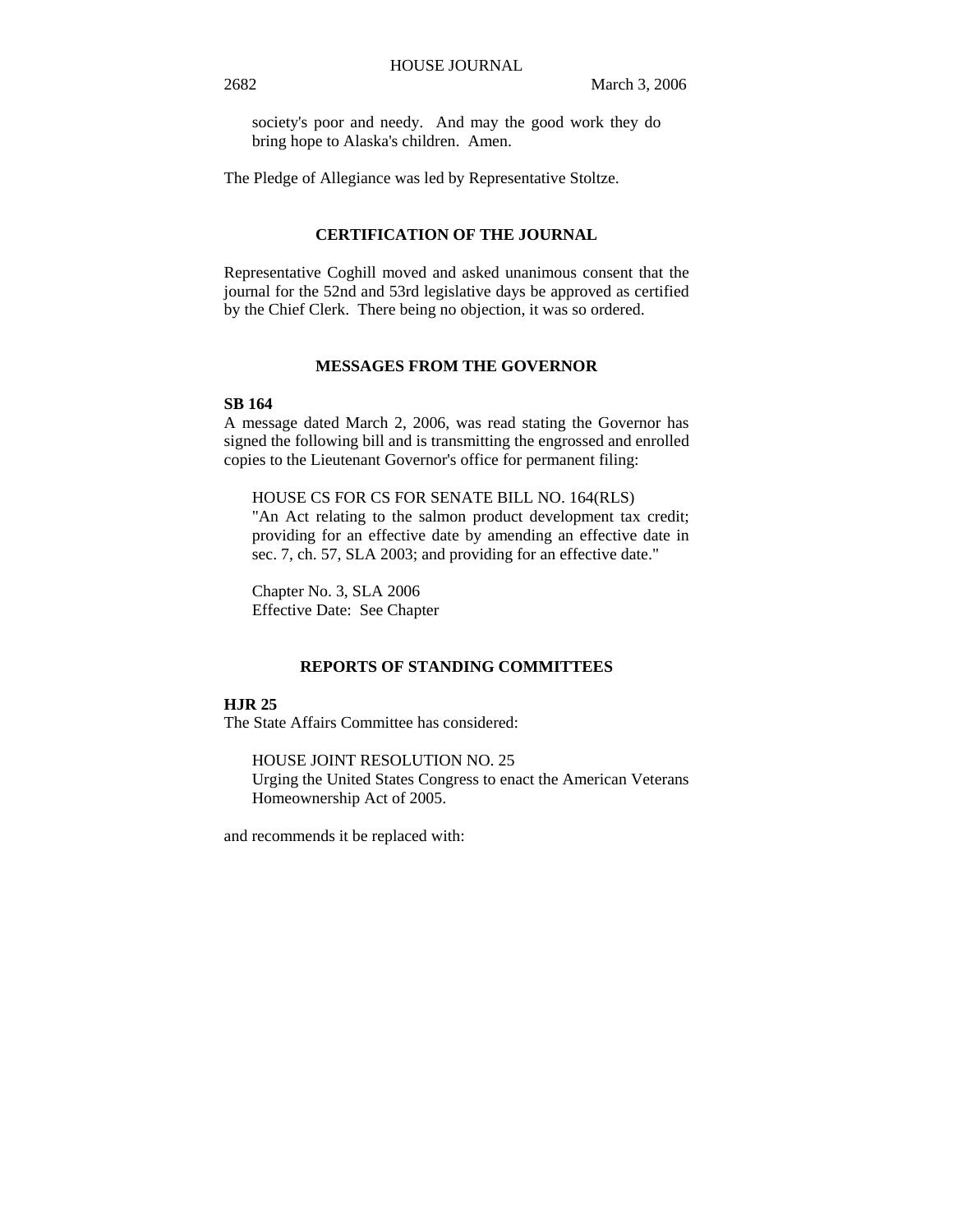CS FOR HOUSE JOINT RESOLUTION NO. 25(STA)

Urging the United States Congress to adopt Sec. 303 of the United States House of Representatives version of the Tax Relief Extension Reconciliation Act of 2005.

The report was signed by Representative Seaton, Chair, with the following individual recommendations:

Do pass (4): Gardner, Lynn, Gatto, Seaton

The following fiscal note(s) apply to CSHJR 25(STA):

1. Zero, House Special Committee on Military & Veterans' Affairs

HJR 25 was referred to the Rules Committee for placement on the calendar.

#### **HB 12**

The Finance Committee has considered:

HOUSE BILL NO. 12 "An Act relating to televisions and monitors in motor vehicles."

and recommends it be replaced with:

CS FOR HOUSE BILL NO. 12(FIN)

"An Act relating to driver's licenses and to televisions, monitors, portable computers, and similar devices in motor vehicles; and providing for an effective date."

The report was signed by Representatives Meyer and Chenault, Cochairs, with the following individual recommendations:

Do pass (1): Foster

Do not pass (2): Kelly, Hawker

No recommendation (6): Stoltze, Joule, Moses, Holm, Meyer, Chenault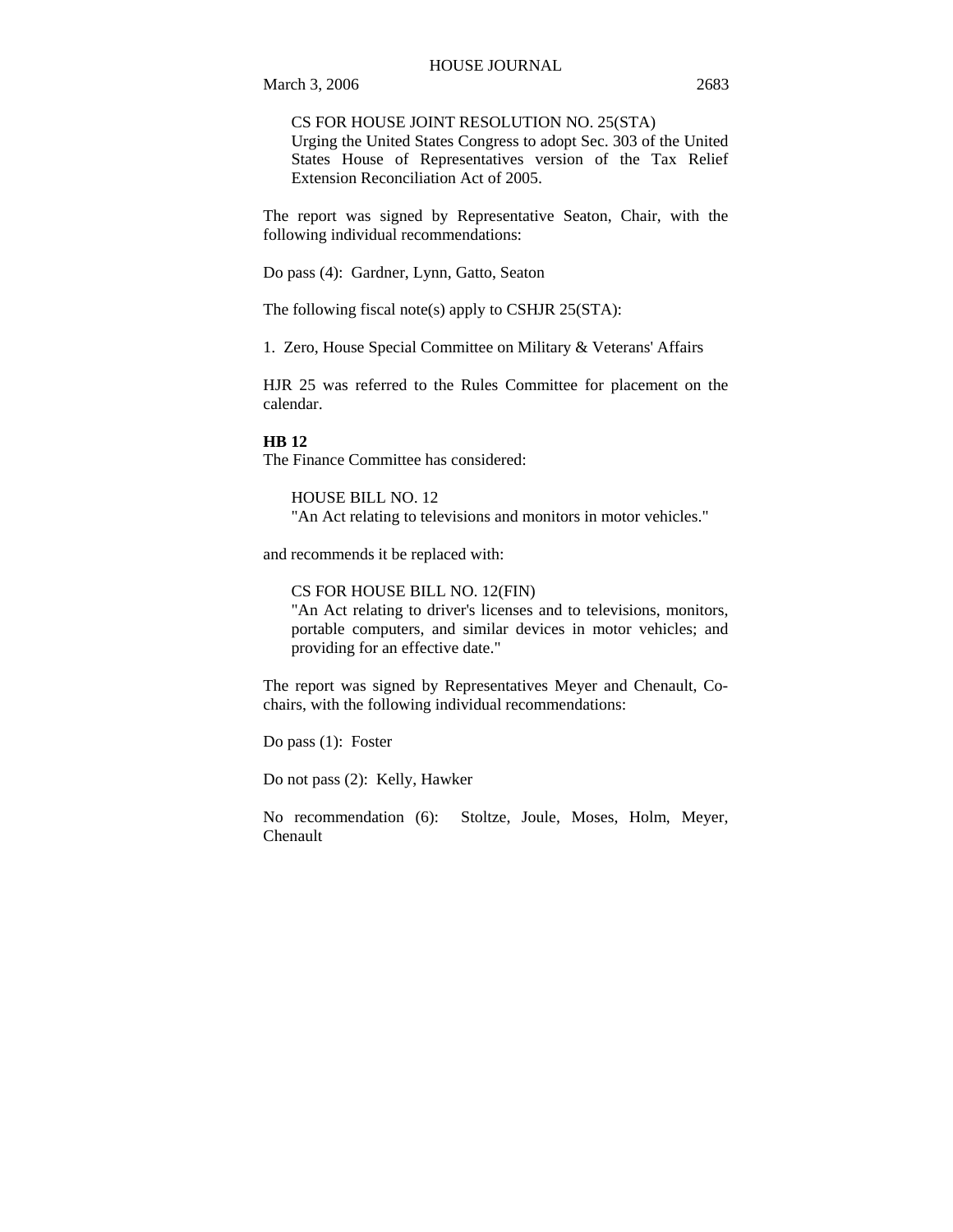Amend (1): Kerttula

The following fiscal note(s) apply to CSHB 12(FIN):

- 5. Zero, Dept. of Administration
- 6. Zero, Dept. of Law
- 7. Zero, Dept. of Public Safety
- 8. Zero, Dept. of Public Safety

HB 12 was referred to the Rules Committee for placement on the calendar.

## **HB 271**

The Health, Education & Social Services Committee has considered:

HOUSE BILL NO. 271

"An Act relating to limitations on overtime for registered nurses in health care facilities; and providing for an effective date."

and recommends it be replaced with:

## CS FOR HOUSE BILL NO. 271(HES)

"An Act relating to limitations on overtime for registered nurses and licensed practical nurses in health care facilities; and providing for an effective date."

The report was signed by Representative Wilson, Chair, with the following individual recommendations:

Do pass (3): Cissna, Gardner, Wilson

No recommendation (1): Kohring

The following fiscal note(s) apply to CSHB 271(HES):

- 3. Zero, Dept. of Commerce, Community, & Economic Development
- 4. Zero, Dept. of Health & Social Services
- 5. Zero, Dept. of Health & Social Services
- 6. Zero, Dept. of Health & Social Services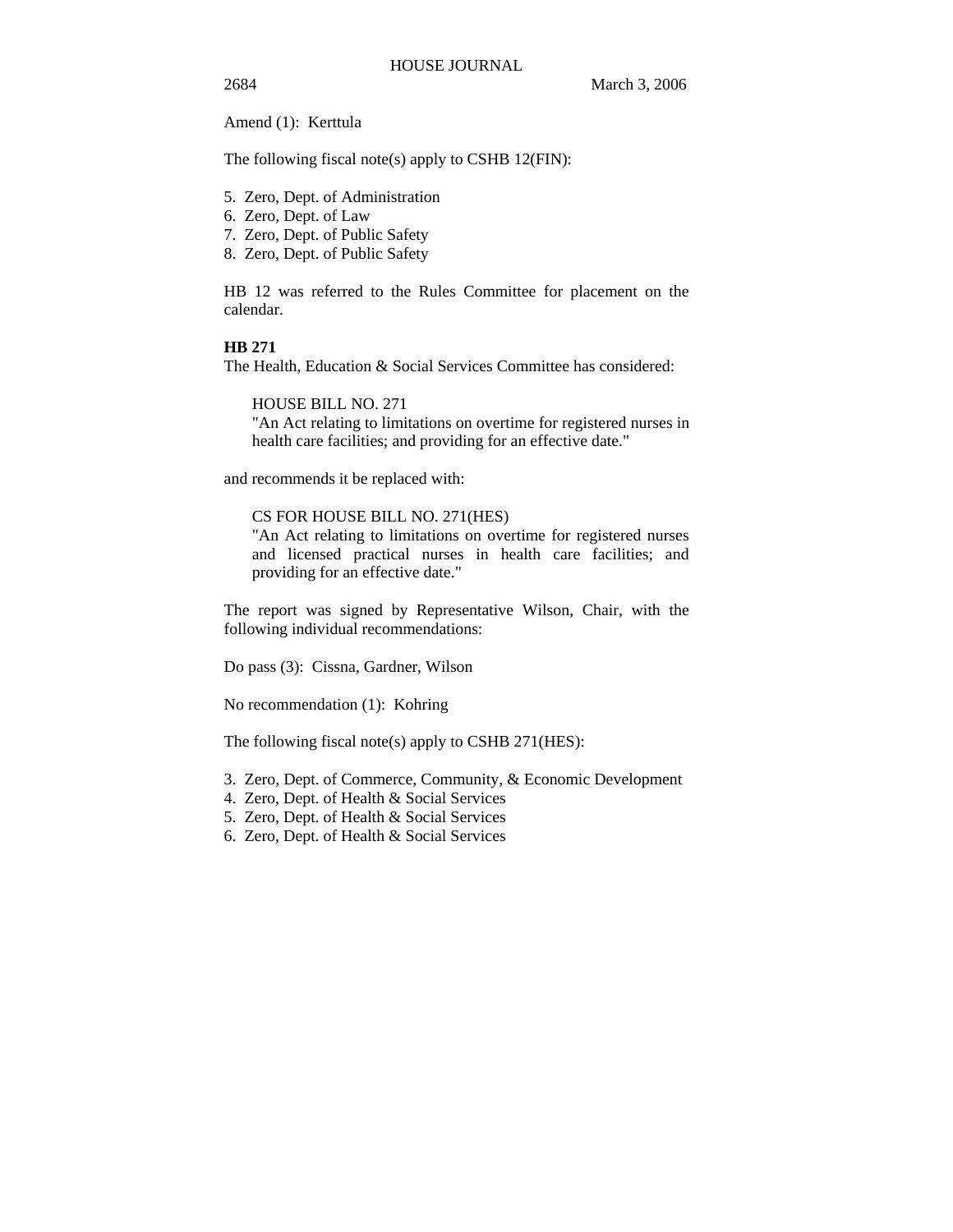HB 271 was referred to the Finance Committee.

#### **HB 338**

The Finance Committee has considered:

HOUSE BILL NO. 338

"An Act relating to applications, qualifications, and criminal history and background checks for a certificate of fitness for explosives handlers; and providing for an effective date."

and recommends it be replaced with:

CS FOR HOUSE BILL NO. 338(L&C) (same title)

The report was signed by Representatives Meyer and Chenault, Cochairs, with the following individual recommendations:

Do pass (6): Kerttula, Joule, Moses, Foster, Meyer, Chenault

No recommendation (4): Stoltze, Hawker, Holm, Kelly

The following fiscal note(s) apply to CSHB 338(L&C):

1. Zero, Dept. of Labor & Workforce Development

2. Zero, Dept. of Public Safety

HB 338 was referred to the Rules Committee for placement on the calendar.

#### **HB 394**

The Finance Committee has considered:

HOUSE BILL NO. 394

"An Act relating to allowing insurance policies to be filed, approved, and delivered in languages other than English if an official English language version is also provided."

and recommends it be replaced with: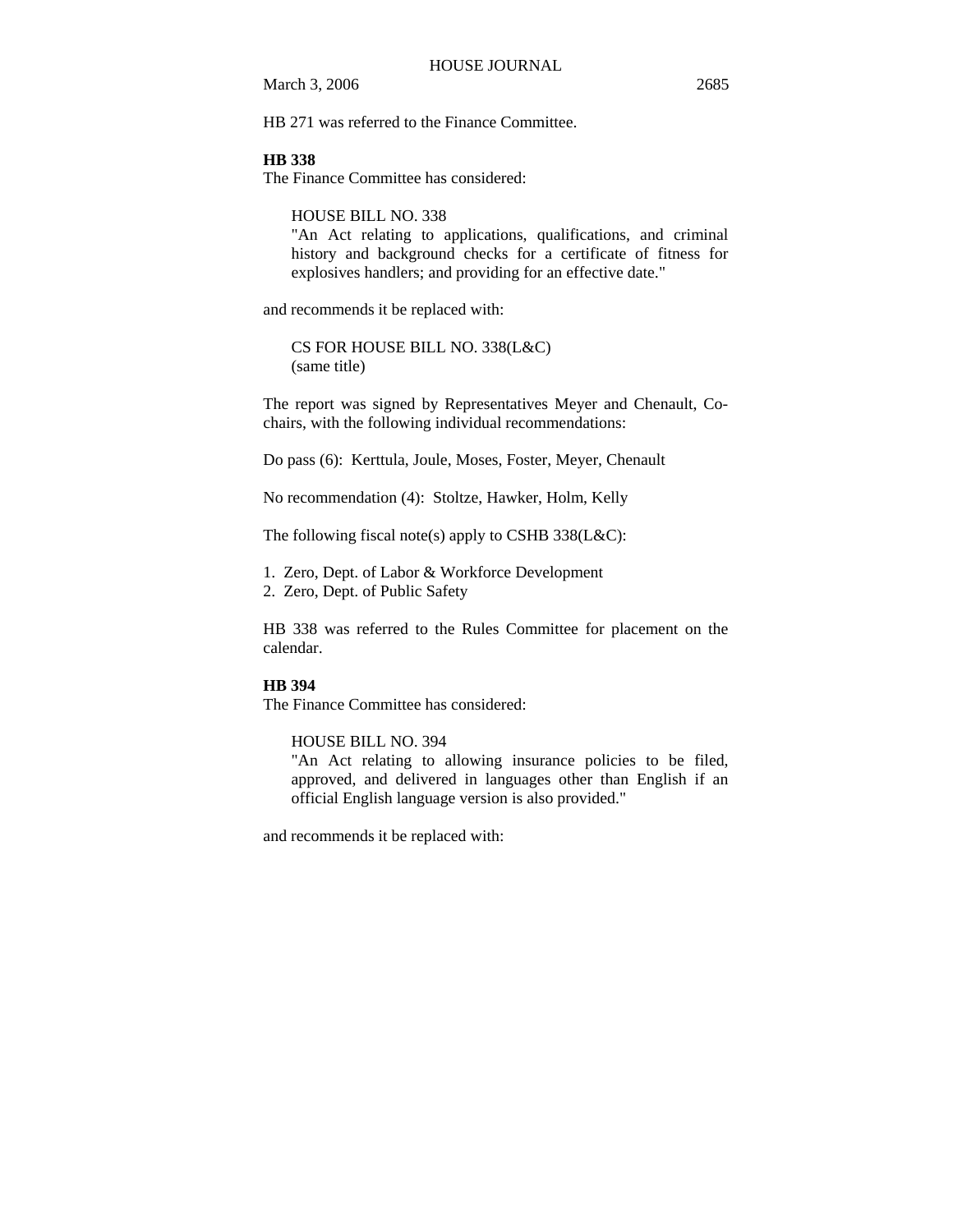#### CS FOR HOUSE BILL NO. 394(L&C)

"An Act relating to allowing insurance policy forms to be filed and approved in languages other than English if an official English language version is also filed, and authorizing use of insurance policy forms and associated materials in languages other than English."

The report was signed by Representatives Meyer and Chenault, Cochairs, with the following individual recommendations:

Do pass (3): Foster, Meyer, Chenault

No recommendation (5): Joule, Hawker, Weyhrauch, Holm, Kelly

The following fiscal note(s) apply to CSHB 394(L&C):

1. Zero, Dept. of Commerce, Community, & Economic Development

HB 394 was referred to the Rules Committee for placement on the calendar.

## **HB 402**

The Labor & Commerce Committee has considered:

HOUSE BILL NO. 402 "An Act relating to marriage brokers and advertisers and to dating and social referral services."

and recommends it be replaced with:

CS FOR HOUSE BILL NO. 402(L&C) (same title)

The report was signed by Representative Kott, Vice Chair, with the following individual recommendations:

Do pass (5): Crawford, Lynn, LeDoux, Guttenberg, Kott

No recommendation (1): Rokeberg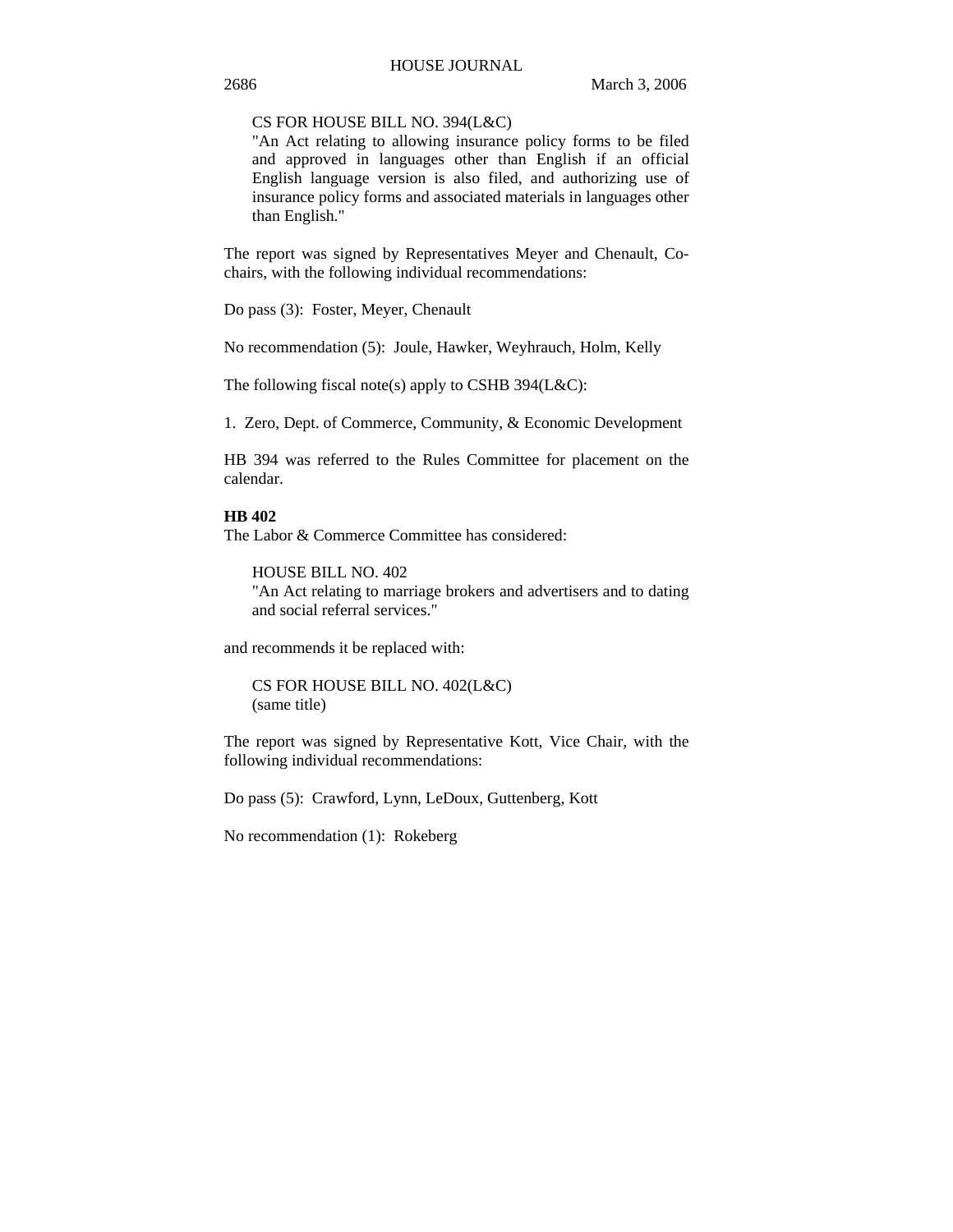The following fiscal note(s) apply to CSHB  $402$ (L&C):

1. Zero, Dept. of Public Safety

HB 402 was referred to the Judiciary Committee.

#### **HB 416**

The Labor & Commerce Committee has considered:

## HOUSE BILL NO. 416

"An Act relating to the amount of the state business license fee."

and recommends it be replaced with:

CS FOR HOUSE BILL NO. 416(L&C) "An Act relating to the amount and payment of the state business license fee and to a civil fine for not having a current business license; and providing for an effective date."

The report was signed by Representative Kott, Vice Chair, with the following individual recommendations:

Do pass (5): Crawford, Lynn, LeDoux, Guttenberg, Kott

No recommendation (1): Rokeberg

The following fiscal note(s) apply to CSHB 416(L&C):

1. Fiscal, Dept. of Commerce, Community, & Economic Development

HB 416 was referred to the Finance Committee.

## **HB 439**

The Labor & Commerce Committee has considered:

HOUSE BILL NO. 439

"An Act relating to authorizing the state to join with other states entering into the Interstate Insurance Product Regulation Compact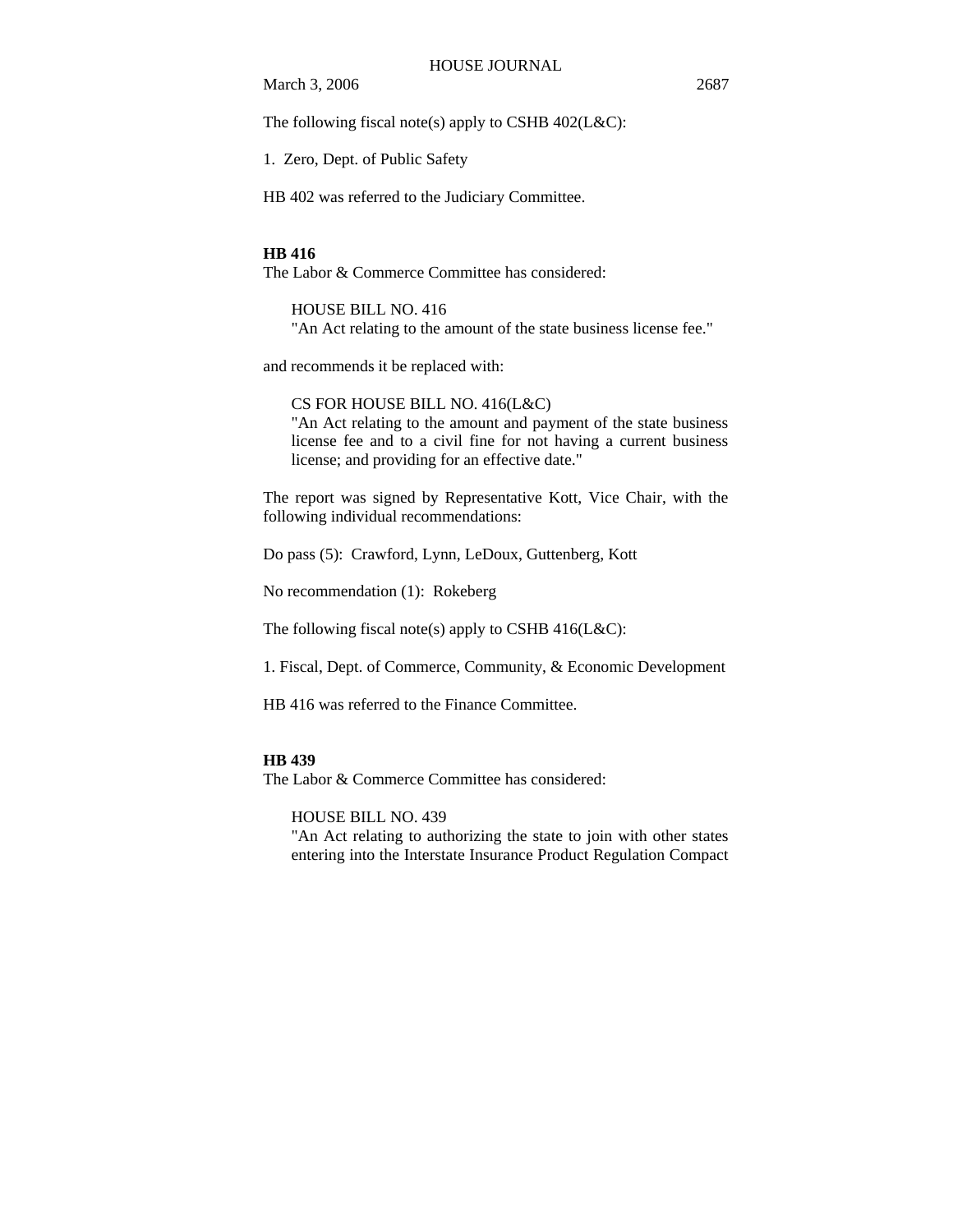and authorizing the compact to supersede existing statutes by approving standards, rules, or other action under the terms of the compact."

and recommends it be replaced with:

CS FOR HOUSE BILL NO. 439(L&C)

"An Act relating to authorizing the state to join with other states in entering into the Interstate Insurance Product Regulation Compact."

The report was signed by Representative Kott, Vice Chair, with the following individual recommendations:

Do pass (3): Lynn, Rokeberg, Kott

No recommendation (3): Crawford, LeDoux, Guttenberg

The following fiscal note(s) apply to CSHB 439(L&C):

1. Zero, House Labor & Commerce Committee/Dept. of Commerce, Community, & Economic Development

HB 439 was referred to the Judiciary Committee.

## **HB 442**

The Health, Education & Social Services Committee has considered:

## HOUSE BILL NO. 442

"An Act relating to the validity of advance health care directives, individual health care instructions, and do not resuscitate orders; relating to the revocation of advance health care directives; relating to do not resuscitate orders; relating to resuscitative measures; relating to the liability of health care providers and institutions; relating to an individual's capacity for making health care decisions; and providing for an effective date."

and recommends it be replaced with: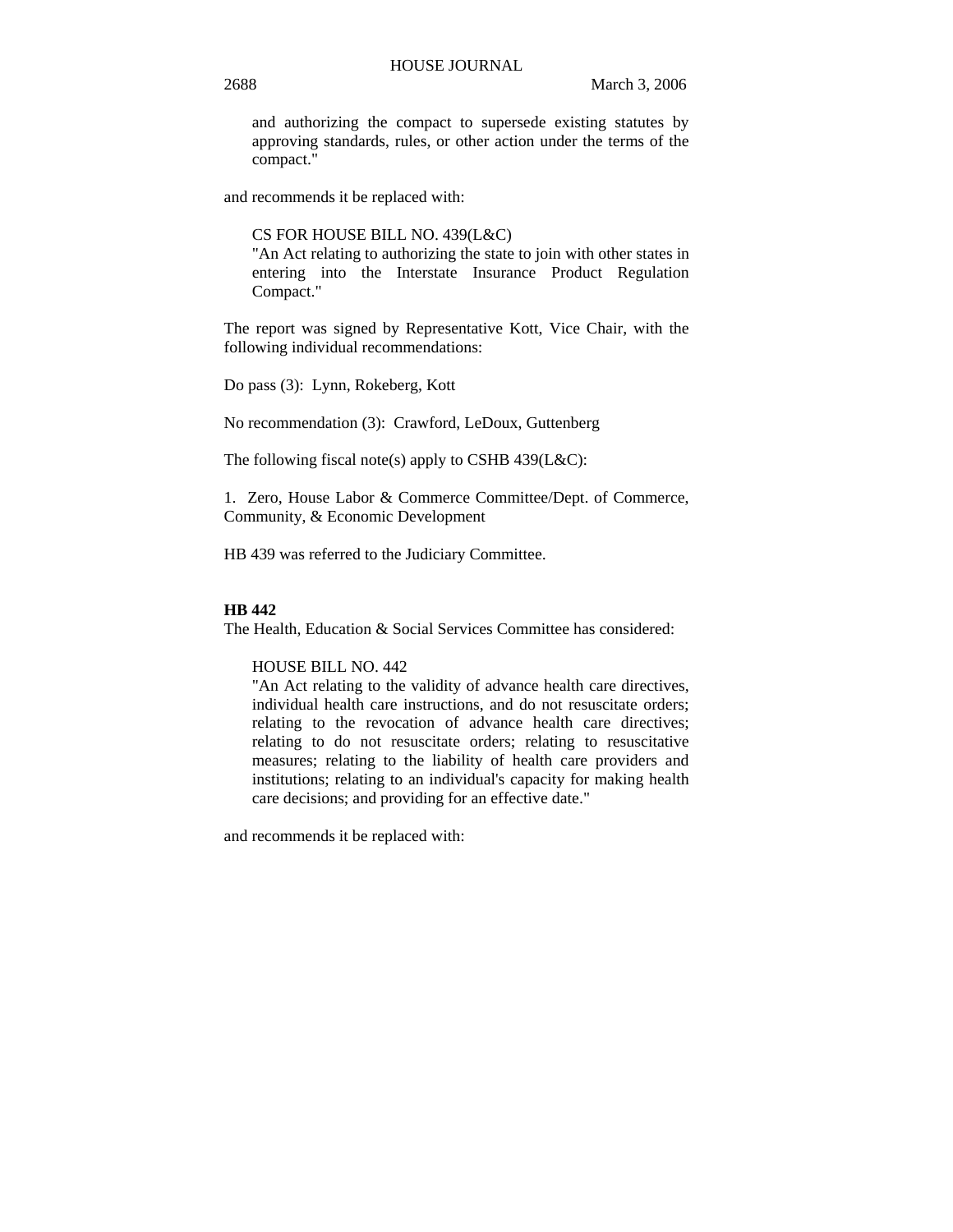#### HOUSE JOURNAL

## CS FOR HOUSE BILL NO. 442(HES)

"An Act relating to the validity of advance health care directives, individual health care instructions, and do not resuscitate orders; relating to the revocation of advance health care directives; relating to do not resuscitate orders; relating to resuscitative measures; relating to the liability and discipline of health care providers, institutions, and facilities; relating to an individual's capacity for making health care decisions; and providing for an effective date."

The report was signed by Representative Wilson, Chair, with the following individual recommendations:

Do pass (4): Seaton, Gardner, Kohring, Wilson

No recommendation (1): Cissna

The following fiscal note(s) apply to CSHB 442(HES):

1. Zero, Dept. of Health & Social Services

HB 442 was referred to the Judiciary Committee.

#### **HB 478**

The Community & Regional Affairs Committee has considered:

HOUSE BILL NO. 478

"An Act relating to the municipal harbor facility grant program; and providing for an effective date."

and recommends it be replaced with:

CS FOR HOUSE BILL NO. 478(CRA) (same title)

The report was signed by Representatives Olson and Thomas, Cochairs, with the following individual recommendations:

Do pass (6): Neuman, Salmon, Cissna, LeDoux, Olson, Thomas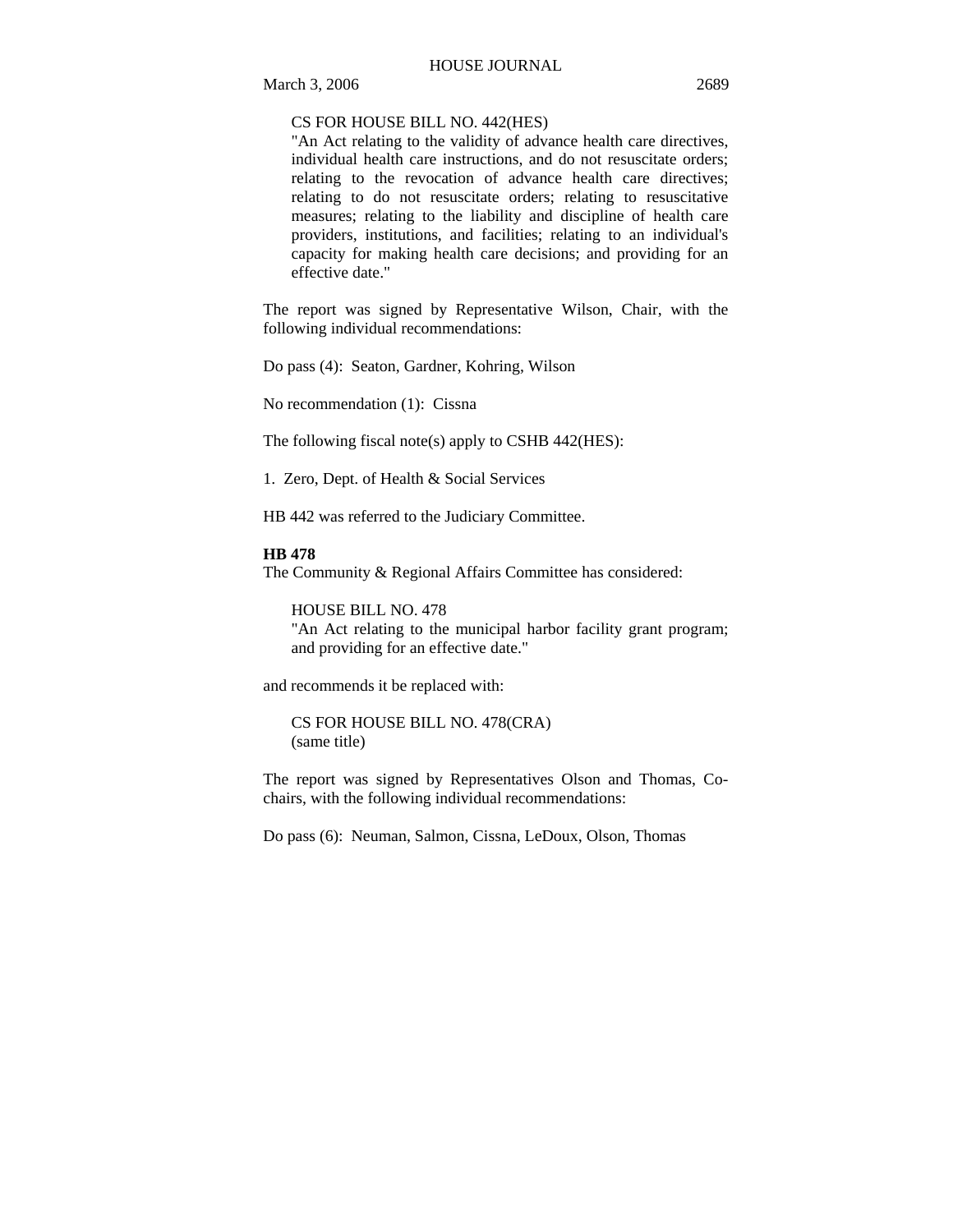The following fiscal note(s) apply to CSHB 478(CRA):

1. Zero, Dept. of Transportation & Public Facilities

HB 478 was referred to the Finance Committee.

#### **HB 485**

The State Affairs Committee has considered:

#### HOUSE BILL NO. 485

"An Act amending the State Personnel Act to place in the exempt service pharmacists and physicians employed in the Department of Health and Social Services or in the Department of Corrections and corporate income tax forensic auditors employed by the division of the Department of Revenue principally responsible for the collection and enforcement of state taxes who specialize in apportionment analysis and tax shelters of multistate corporate taxpayers; and providing for an effective date."

The report was signed by Representative Seaton, Chair, with the following individual recommendations:

Do pass (2): Gatto, Seaton

Amend (2): Lynn, Elkins

The following fiscal note(s) apply:

- 1. Zero, Dept. of Commerce, Community, & Economic Development
- 2. Indeterminate, Dept. of Revenue
- 3. Fiscal, Dept. of Corrections
- 4. Fiscal, Dept. of Health & Social Services
- 5. Fiscal, Dept. of Health & Social Services
- 6. Fiscal, Dept. of Health & Social Services
- 7. Fiscal, Dept. of Health & Social Services

HB 485 was referred to the Finance Committee.

## **SB 132**

The Judiciary Committee has considered: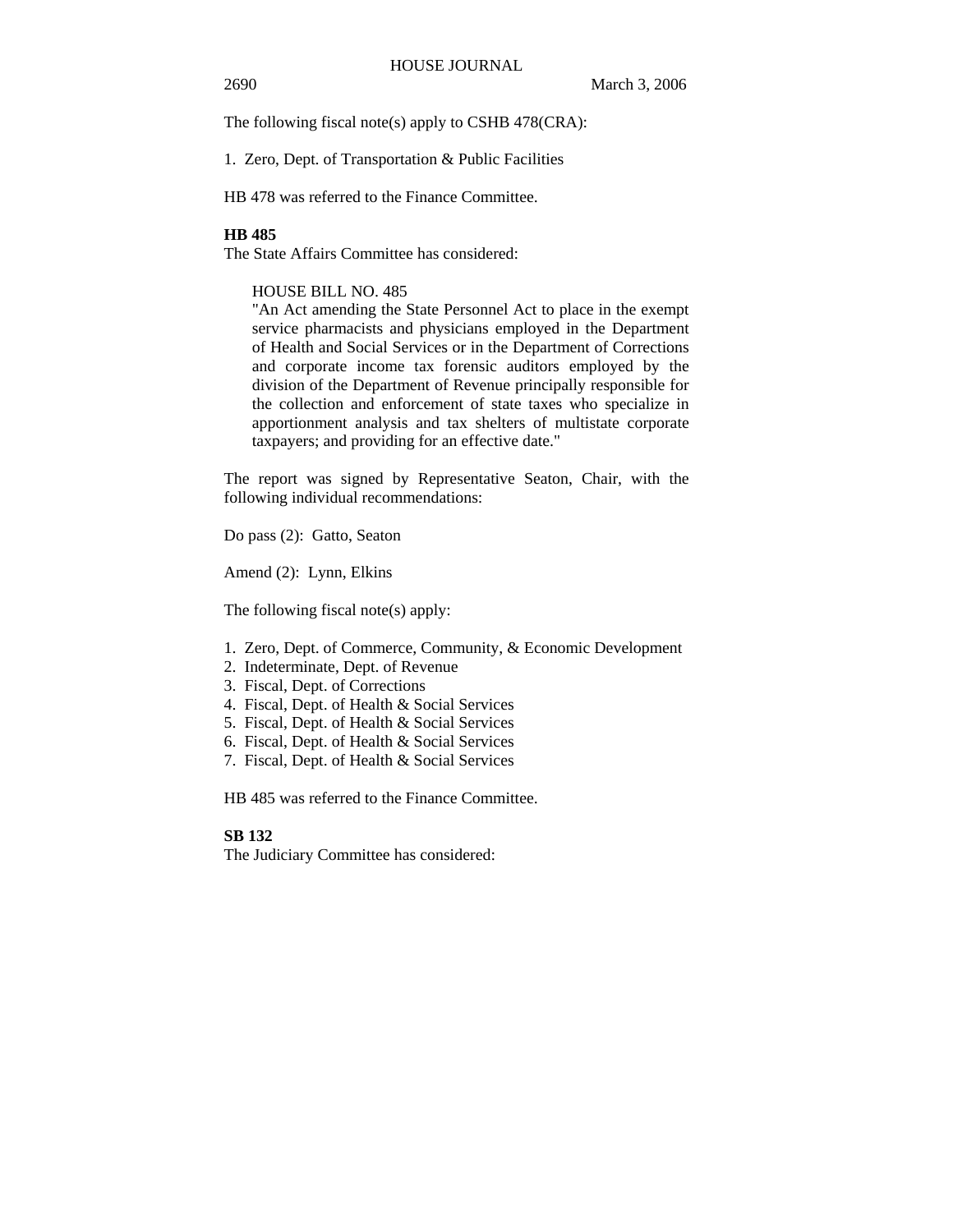SENATE BILL NO. 132(efd fld)

"An Act relating to complaints filed with, investigations, hearings, and orders of, and the interest rate on awards of the State Commission for Human Rights; and making conforming amendments."

and recommends it be replaced with:

#### HOUSE CS FOR SENATE BILL NO. 132(JUD)

"An Act relating to complaints filed with, investigations, hearings, and orders of, and the interest rate on awards of the State Commission for Human Rights; providing for attorney fees and costs in cases involving human rights violations; making conforming amendments; and amending Rule 82, Alaska Rules of Civil Procedure."

(HCR 36 - title change resolution)

The report was signed by Representative McGuire, Chair, with the following individual recommendations:

No recommendation (6): Gara, Coghill, Wilson, Kott, Gruenberg, **McGuire** 

The following fiscal note(s) apply to HCS SB 132(JUD):

- 3. Zero, Office of the Governor
- 4. Zero, Dept. of Law

SB 132(efd fld) was referred to the Rules Committee for placement on the calendar.

## **REPORTS OF SPECIAL COMMITTEES**

## **HJR 27**

The House Special Committee on Military & Veterans' Affairs has considered: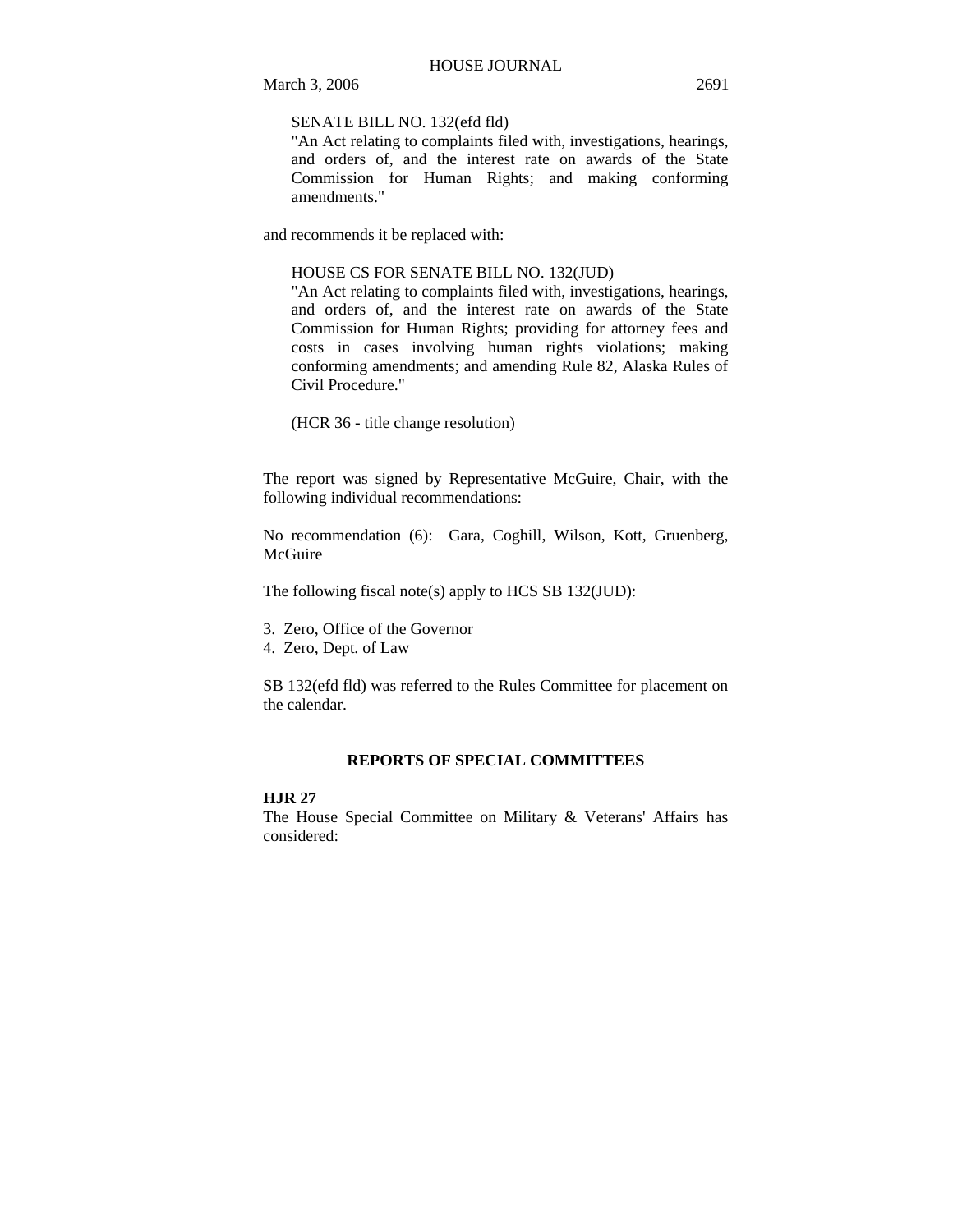## HOUSE JOINT RESOLUTION NO. 27

Urging the United States Congress to pass legislation amending the Alaska Native Vietnam Veterans Allotment Act to allow deserving veterans to obtain allotments of vacant land within the State of Alaska; and to reopen and legislatively approve allotments in the Tongass National Forest.

and recommends it be replaced with:

CS FOR HOUSE JOINT RESOLUTION NO. 27(MLV) (same title)

The report was signed by Representative Lynn, Chair, with the following individual recommendations:

Do pass (4): Thomas, Elkins, Dahlstrom, Lynn

The following fiscal note(s) apply to CSHJR 27(MLV):

1. Zero, House Special Committee on Military & Veterans' Affairs

HJR 27 was referred to the State Affairs Committee.

#### **HJR 33**

The House Special Committee on Military & Veterans' Affairs has considered:

#### HOUSE JOINT RESOLUTION NO. 33

Urging the Alaska Department of Health and Social Services to seek authority and funding from the United States Department of Veterans Affairs to establish a system allowing Alaska veterans treatment in both public and private Alaska facilities.

The report was signed by Representative Lynn, Chair, with the following individual recommendations:

Do pass (4): Elkins, Thomas, Dahlstrom, Lynn

The following fiscal note(s) apply: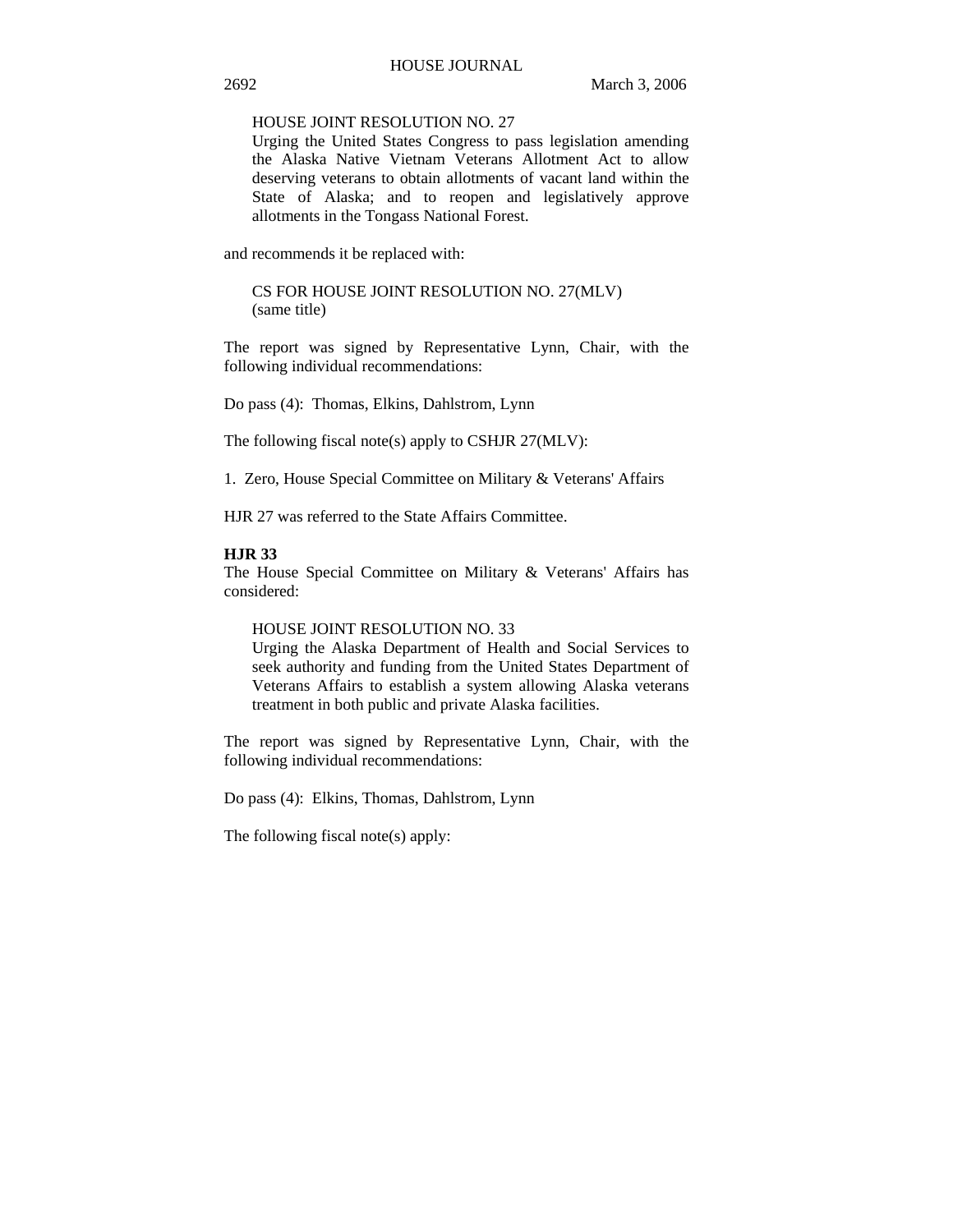1. Zero, House Special Committee on Military & Veterans' Affairs

HJR 33 was referred to the Health, Education & Social Services Committee.

#### **SB 36**

The Free Conference Committee considering HCS CSSB 36(JUD) am H and CSSB 36(JUD) recommends the following be adopted:

FREE CONFERENCE CS FOR SENATE BILL NO. 36 "An Act relating to absentee ballots."

The report was signed by Representatives Rokeberg, Olson, and Gardner (do not pass); and Senators Gary Stevens (Chair), Bunde, and Hoffman.

The following fiscal note(s) apply to FCCS SB 36:

2. Zero, Office of the Governor

The report was received at 10:15 a.m., March 2, 2006.

Representative Coghill moved that the House adopt the Free Conference Committee report, thus adopting FCCS SB 36.

The question being: "Shall the House adopt the Free Conference Committee report?" The roll was taken with the following result:

FCCS SB 36

Adopt

## **YEAS: 29 NAYS: 0 EXCUSED: 11 ABSENT: 0**

Yeas: Chenault, Coghill, Crawford, Croft, Elkins, Foster, Gara, Gatto, Guttenberg, Harris, Hawker, Joule, Kelly, Kerttula, Kott, LeDoux, Lynn, Meyer, Neuman, Olson, Ramras, Rokeberg, Salmon, Samuels, Seaton, Stoltze, Thomas, Weyhrauch, Wilson

Excused: Anderson, Berkowitz, Cissna, Dahlstrom, Gardner, Gruenberg, Holm, Kapsner, Kohring, McGuire, Moses

And so, the House adopted the Free Conference Committee report, thus adopting: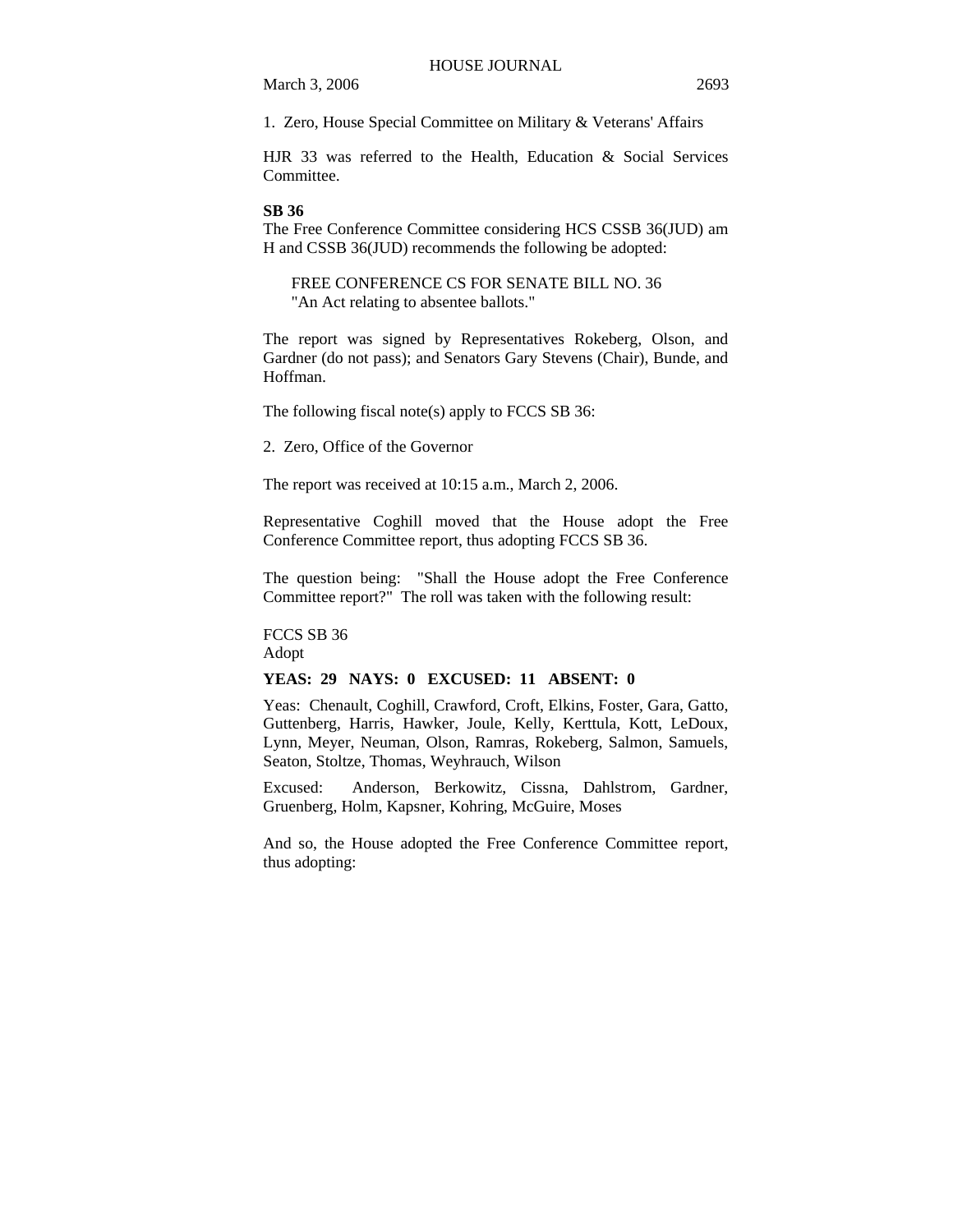FREE CONFERENCE CS FOR SENATE BILL NO. 36 "An Act relating to absentee ballots."

The Chief Clerk notified the Senate.

## **INTRODUCTION OF CITATIONS**

The following citations were introduced and referred to the Rules Committee for placement on the calendar:

Honoring - Sophie Wiepking-Brown By Representative Gardner; Senator Ellis

Honoring - Wasilla High School State 4A Wrestling Champions By Representatives Stoltze, Kohring, Gatto, Neuman; Senators Huggins, Green

In Memoriam - Dr. Helen Dittman Beirne By Senator Bunde

## **INTRODUCTION, FIRST READING, AND REFERENCE OF HOUSE RESOLUTIONS**

## **HCR 35**

HOUSE CONCURRENT RESOLUTION NO. 35 by the House Judiciary Committee:

Relating to establishing March 2006 as brain injury awareness month.

was read the first time and referred to the Health. Education & Social Services Committee.

## **HCR 36**

HOUSE CONCURRENT RESOLUTION NO. 36 by the House Judiciary Committee: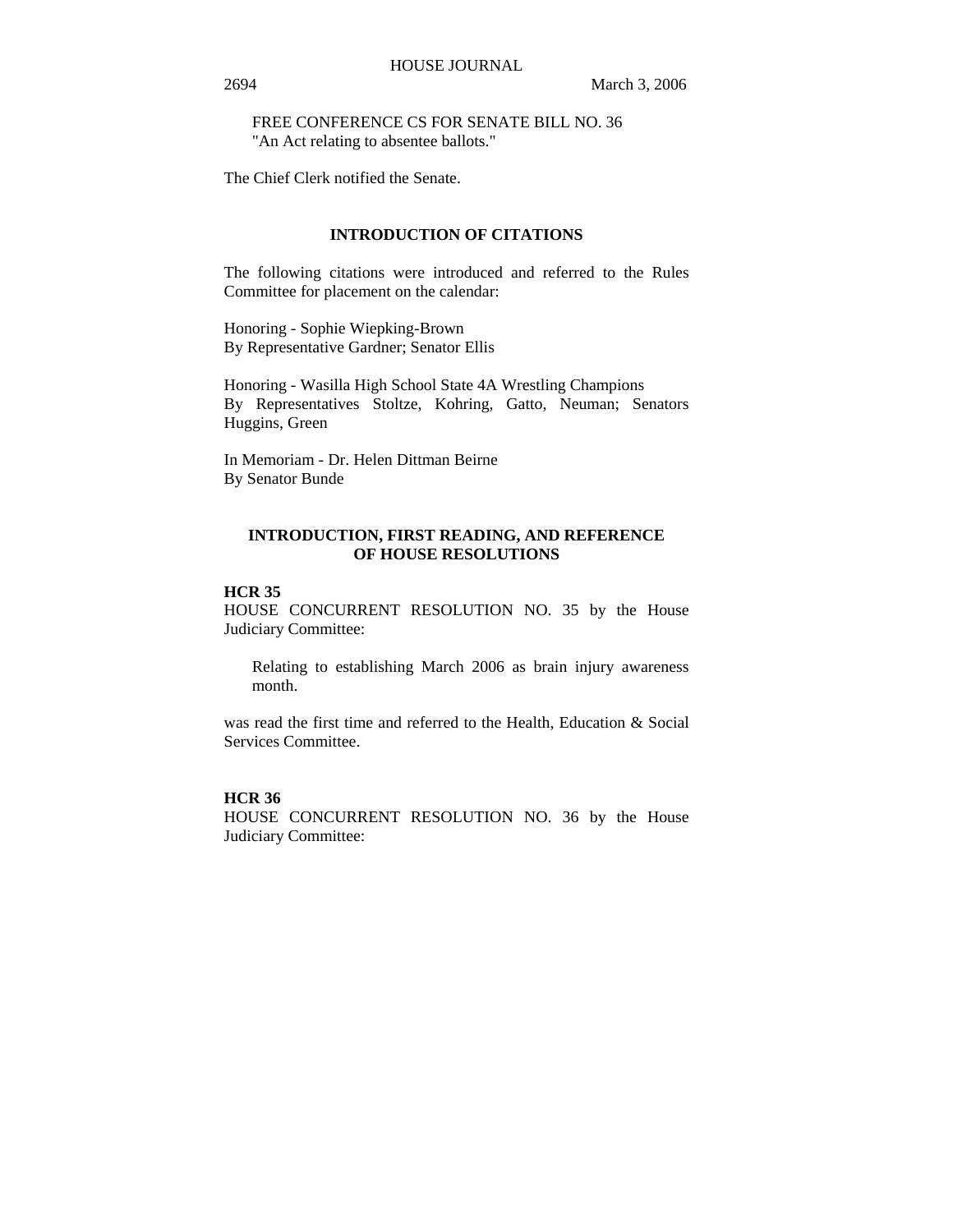Suspending Rules 24(c), 35, 41(b), and 42(e), Uniform Rules of the Alaska State Legislature, concerning Senate Bill No. 132, relating to the State Commission for Human Rights.

was read the first time and referred to the Rules Committee for placement on the calendar.

#### **CONSIDERATION OF THE DAILY CALENDAR**

## **SECOND READING OF HOUSE RESOLUTIONS**

## **HJR 14**

The following was read the second time:

HOUSE JOINT RESOLUTION NO. 14 Urging the United States Congress to pass legislation to convey land to the University of Alaska.

| with the:               | Journal Page |
|-------------------------|--------------|
| EDU RPT CS(EDU) 3DP 4NR | 2395         |
| FN1: ZERO(H.EDU)        | 2395         |
| RES RPT CS(RES) 4DP 3NR | 2552         |
| FN1: ZERO(H.EDU)        | 2552         |

Representative Coghill moved and asked unanimous consent that the following committee substitute be adopted in lieu of the original resolution:

CS FOR HOUSE JOINT RESOLUTION NO. 14(RES) (same title)

There being no objection, it was so ordered.

Amendment No. 1 was offered by Representative Gara:

Page 2, following line 10, insert: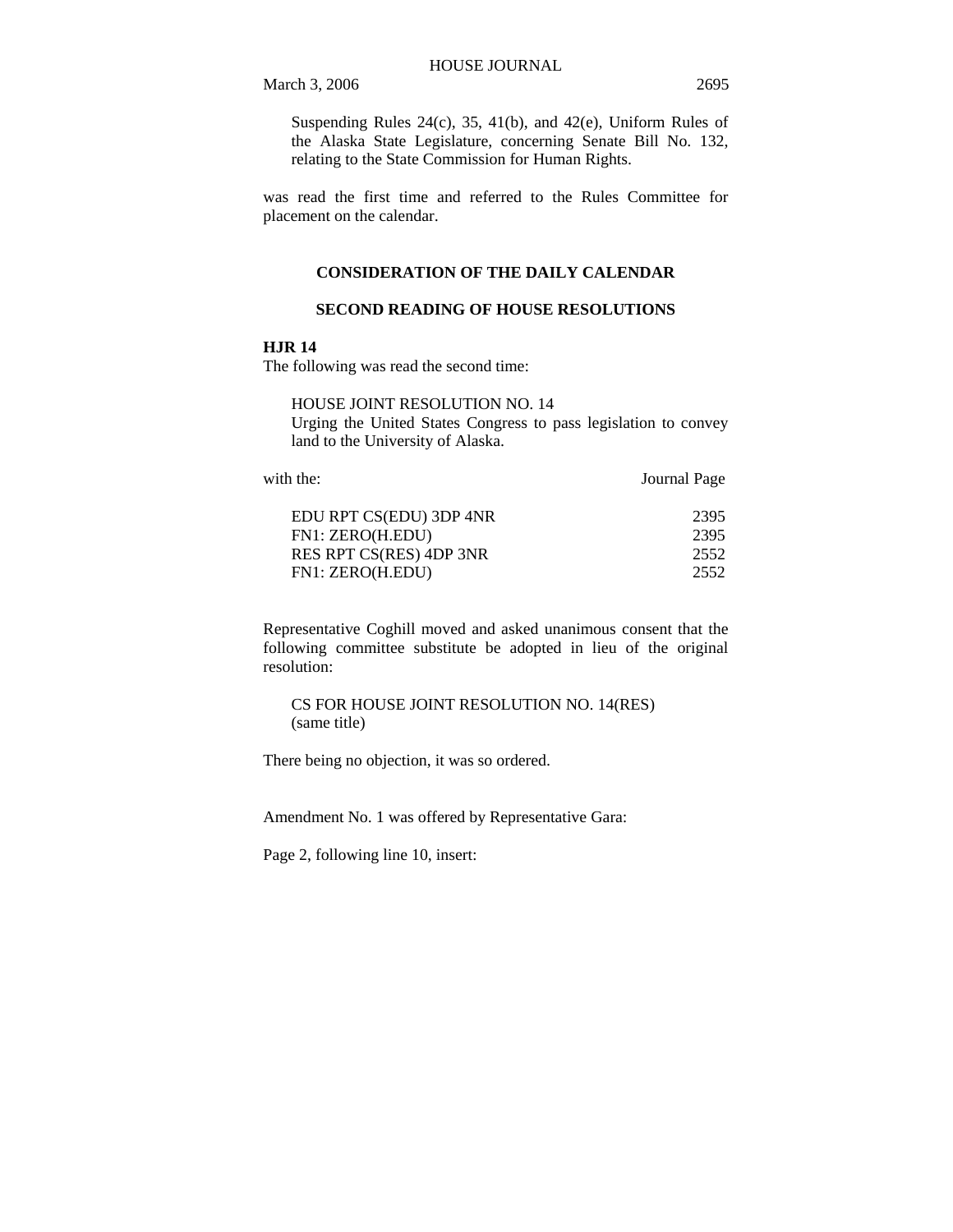"**FURTHER RESOLVED** by the Alaska State Legislature that the United States Congress is urged to include a provision in S. 293 to provide that the land grants do not interfere with public access to or along fishing streams or the continued use of established hunting, dog mushing, motorized vehicle, mining, and recreational trails or roads; and be it"

Representative Gara moved and asked unanimous consent that Amendment No. 1 be adopted.

Representative Samuels objected.

The question being: "Shall Amendment No. 1 be adopted?" The roll was taken with the following result:

CSHJR 14(RES) Second Reading Amendment No. 1

## **YEAS: 4 NAYS: 25 EXCUSED: 11 ABSENT: 0**

Yeas: Crawford, Gara, Guttenberg, Kerttula

Nays: Chenault, Coghill, Croft, Elkins, Foster, Gatto, Harris, Hawker, Joule, Kelly, Kott, LeDoux, Lynn, Meyer, Neuman, Olson, Ramras, Rokeberg, Salmon, Samuels, Seaton, Stoltze, Thomas, Weyhrauch, Wilson

Excused: Anderson, Berkowitz, Cissna, Dahlstrom, Gardner, Gruenberg, Holm, Kapsner, Kohring, McGuire, Moses

And so, Amendment No. 1 was not adopted.

Representative Coghill moved and asked unanimous consent that CSHJR 14(RES) be considered engrossed, advanced to third reading, and placed on final passage. There being no objection, it was so ordered.

CSHJR 14(RES) was read the third time.

The question being: "Shall CSHJR 14(RES) pass the House?" The roll was taken with the following result: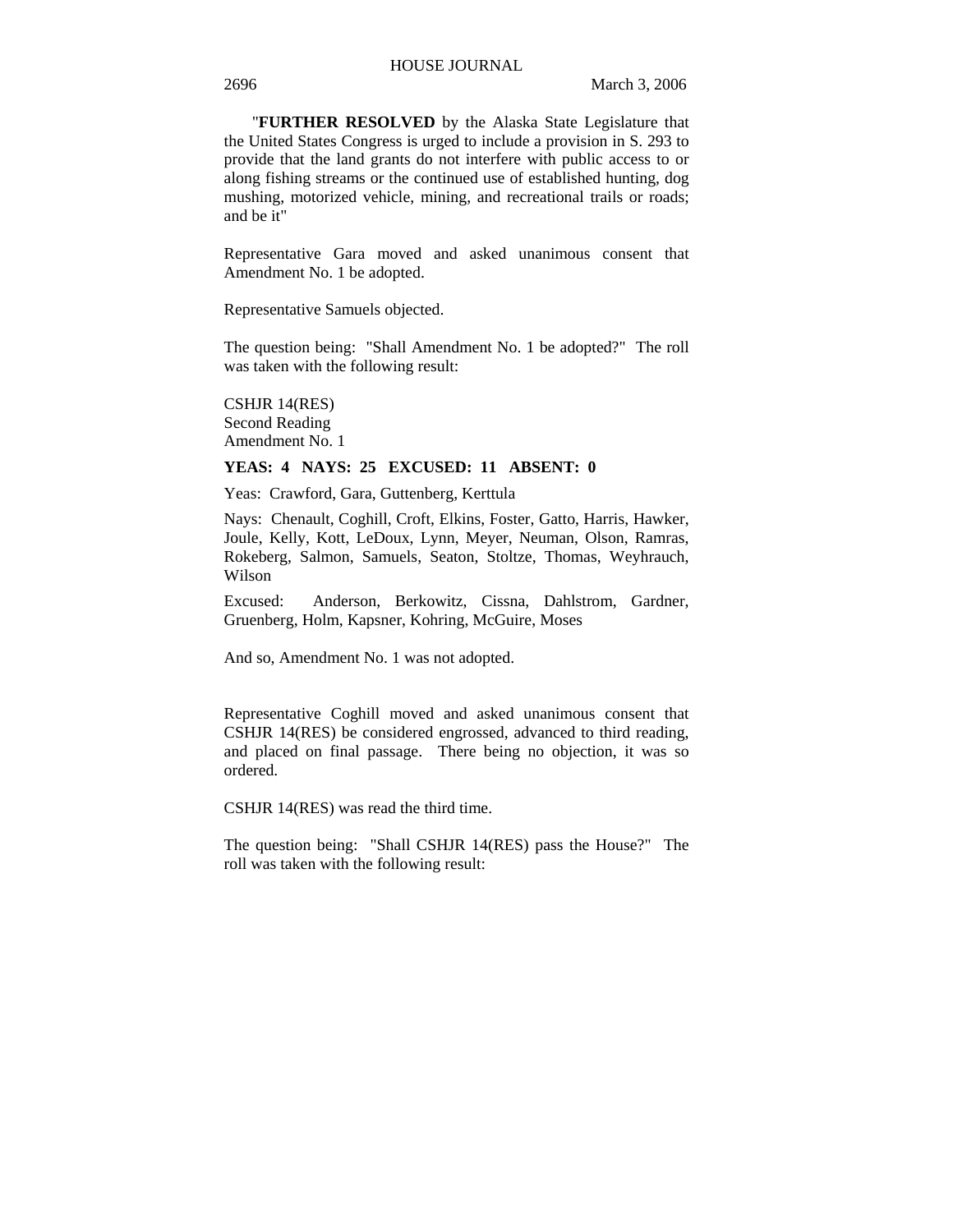CSHJR 14(RES) Third Reading Final Passage

## **YEAS: 26 NAYS: 3 EXCUSED: 11 ABSENT: 0**

Yeas: Chenault, Coghill, Crawford, Croft, Elkins, Foster, Gara, Gatto, Guttenberg, Harris, Hawker, Kelly, Kott, LeDoux, Lynn, Meyer, Neuman, Olson, Ramras, Rokeberg, Samuels, Seaton, Stoltze, Thomas, Weyhrauch, Wilson

Nays: Joule, Kerttula, Salmon

Excused: Anderson, Berkowitz, Cissna, Dahlstrom, Gardner, Gruenberg, Holm, Kapsner, Kohring, McGuire, Moses

And so, CSHJR 14(RES) passed the House and was referred to the Chief Clerk for engrossment.

#### **LEGISLATIVE CITATIONS**

Representative Coghill moved and asked unanimous consent that the House approve the citation on the calendar. There being no objection, the following citation was approved and sent to enrolling:

Honoring - 70th Wedding Anniversary, Barbara and Wilson Jerue By Representatives Joule, Harris, Anderson, Berkowitz, Chenault, Cissna, Coghill, Crawford, Croft, Dahlstrom, Elkins, Gara, Gardner, Gatto, Gruenberg, Guttenberg, Hawker, Holm, Kapsner, Kelly, Kerttula, Kohring, Kott, LeDoux, Lynn, McGuire, Meyer, Neuman, Olson, Ramras, Rokeberg, Salmon, Samuels, Seaton, Stoltze, Thomas, Weyhrauch, Wilson

#### **UNFINISHED BUSINESS**

Representative Coghill moved and asked unanimous consent that the following members be excused from a call of the House. There being no objection, the members were excused as noted:

Representative Harris - from 7:00 p.m., March 3 to 10:00 p.m., plane time, March 5, 2006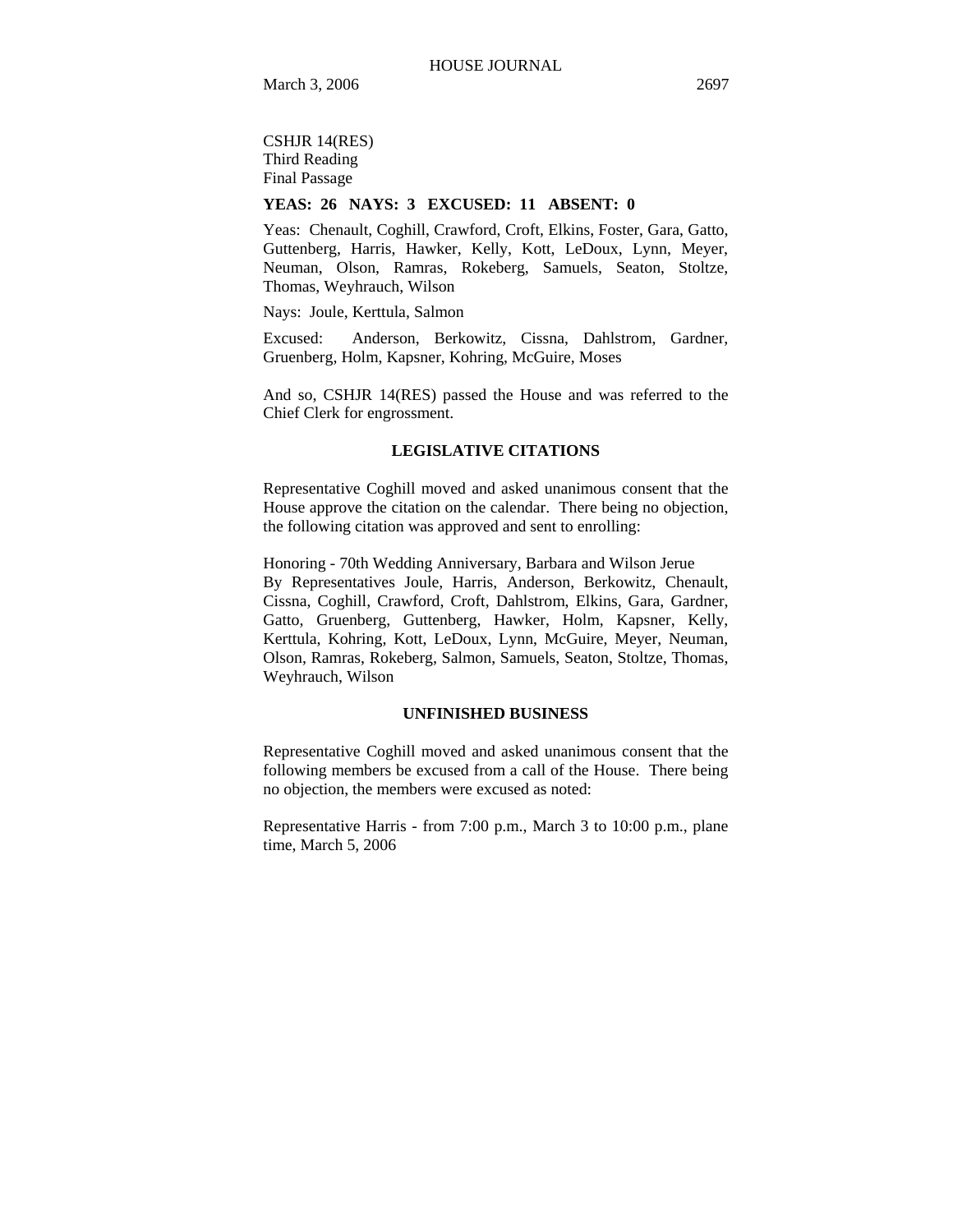Representative Meyer - from 7:00 p.m., March 3 to 10:00 p.m., plane time, March 5, 2006

Representative Rokeberg - from 7:00 p.m., March 3 to 10:00 p.m., plane time, March 5, 2006

Representative Chenault - from 7:00 p.m., March 3 to 10:00 a.m., plane time, March 6, 2006

Representative Crawford - from 7:00 p.m., March 3 to 10:00 a.m., plane time, March 6, 2006

Representative Neuman - from 7:00 p.m., March 3 to 10:00 a.m., plane time, March 6, 2006

Representative Thomas - from 3:00 p.m., March 3 to 10:00 p.m., March 6, 2006

## **HB 259**

The Speaker waived the Transportation Committee referral for the following at the request of Representative Gatto, Chair:

HOUSE BILL NO. 259 "An Act relating to covered or enclosed loads."

HB 259 was removed from the Transportation Committee and referred to the Finance Committee.

## **HB 403**

The Speaker waived the Transportation Committee referral for the following at the request of Representative Gatto, Chair:

HOUSE BILL NO. 403

"An Act relating to registration and operation of neighborhood electric vehicles."

HB 403 was removed from the Transportation Committee and referred to the Finance Committee.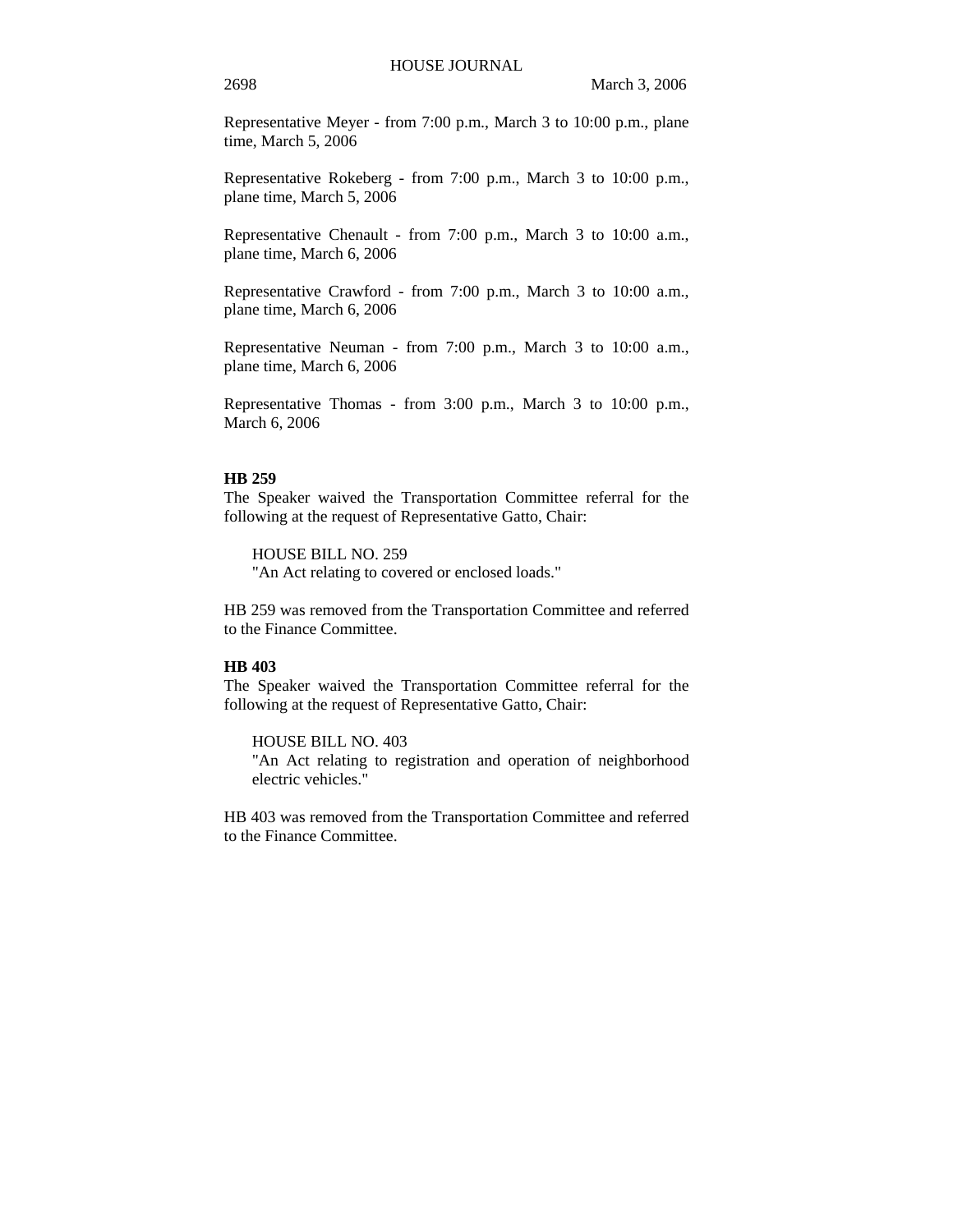## **HB 470**

The Speaker waived the Transportation Committee referral for the following at the request of Representative Gatto, Chair:

HOUSE BILL NO. 470

"An Act relating to the mandatory use of motor vehicle headlights."

HB 470 was removed from the Transportation Committee and referred to the Finance Committee.

#### **HB 471**

The Speaker waived the Transportation Committee referral for the following at the request of Representative Gatto, Chair:

## HOUSE BILL NO. 471

"An Act amending the Knik Arm Bridge and Toll Authority Act and the powers and authority of the authority, and making conforming changes to statutes relating to issuance, renewal, or reinstatement of driver's licenses and to levy on permanent fund dividends; and providing for an effective date."

HB 471 was removed from the Transportation Committee and referred to the Finance Committee.

#### **HJR 27**

Representative Lynn added his name as cosponsor to:

#### HOUSE JOINT RESOLUTION NO. 27

Urging the United States Congress to pass legislation amending the Alaska Native Vietnam Veterans Allotment Act to allow deserving veterans to obtain allotments of vacant land within the State of Alaska; and to reopen and legislatively approve allotments in the Tongass National Forest.

## **HJR 33**

Representatives Lynn and Thomas added their names as cosponsors to: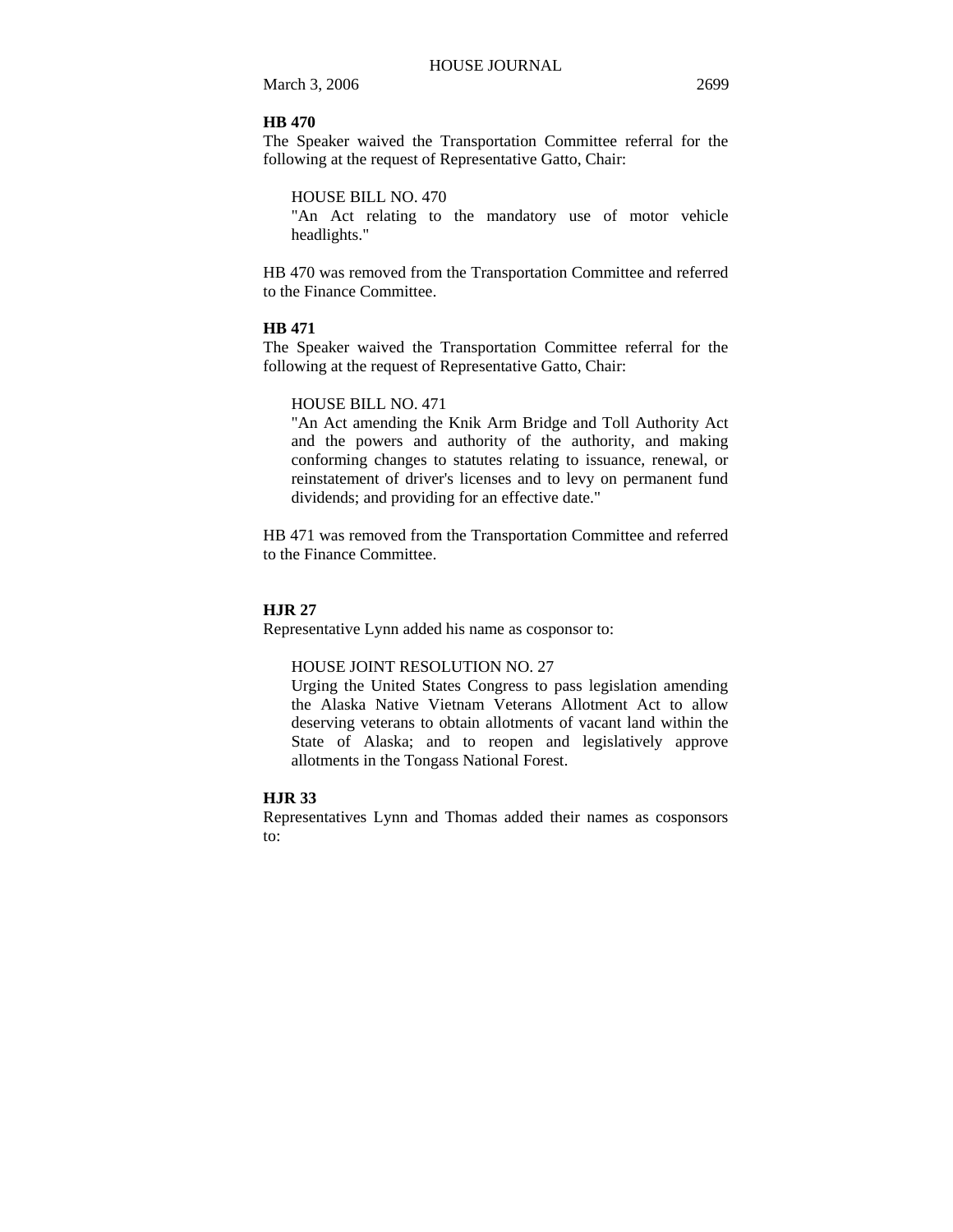## HOUSE JOINT RESOLUTION NO. 33

Urging the Alaska Department of Health and Social Services to seek authority and funding from the United States Department of Veterans Affairs to establish a system allowing Alaska veterans treatment in both public and private Alaska facilities.

## **HB 51**

Representative Harris added his name as cosponsor to:

## SPONSOR SUBSTITUTE FOR HOUSE BILL NO. 51

"An Act relating to modifying the qualifications required for workers' compensation self-insurance and permitting employers in the same trade or industry to form an employer association for self-insured workers' compensation coverage; and providing for an effective date."

## **HB 394**

Representative Foster added his name as cosponsor to:

#### HOUSE BILL NO. 394

"An Act relating to allowing insurance policies to be filed, approved, and delivered in languages other than English if an official English language version is also provided."

#### **HB 402**

Representative LeDoux added her name as cosponsor to:

HOUSE BILL NO. 402

"An Act relating to marriage brokers and advertisers and to dating and social referral services."

#### **HB 416**

Representatives Lynn, Crawford, Guttenberg, and LeDoux added their names as cosponsors to:

HOUSE BILL NO. 416

"An Act relating to the amount of the state business license fee."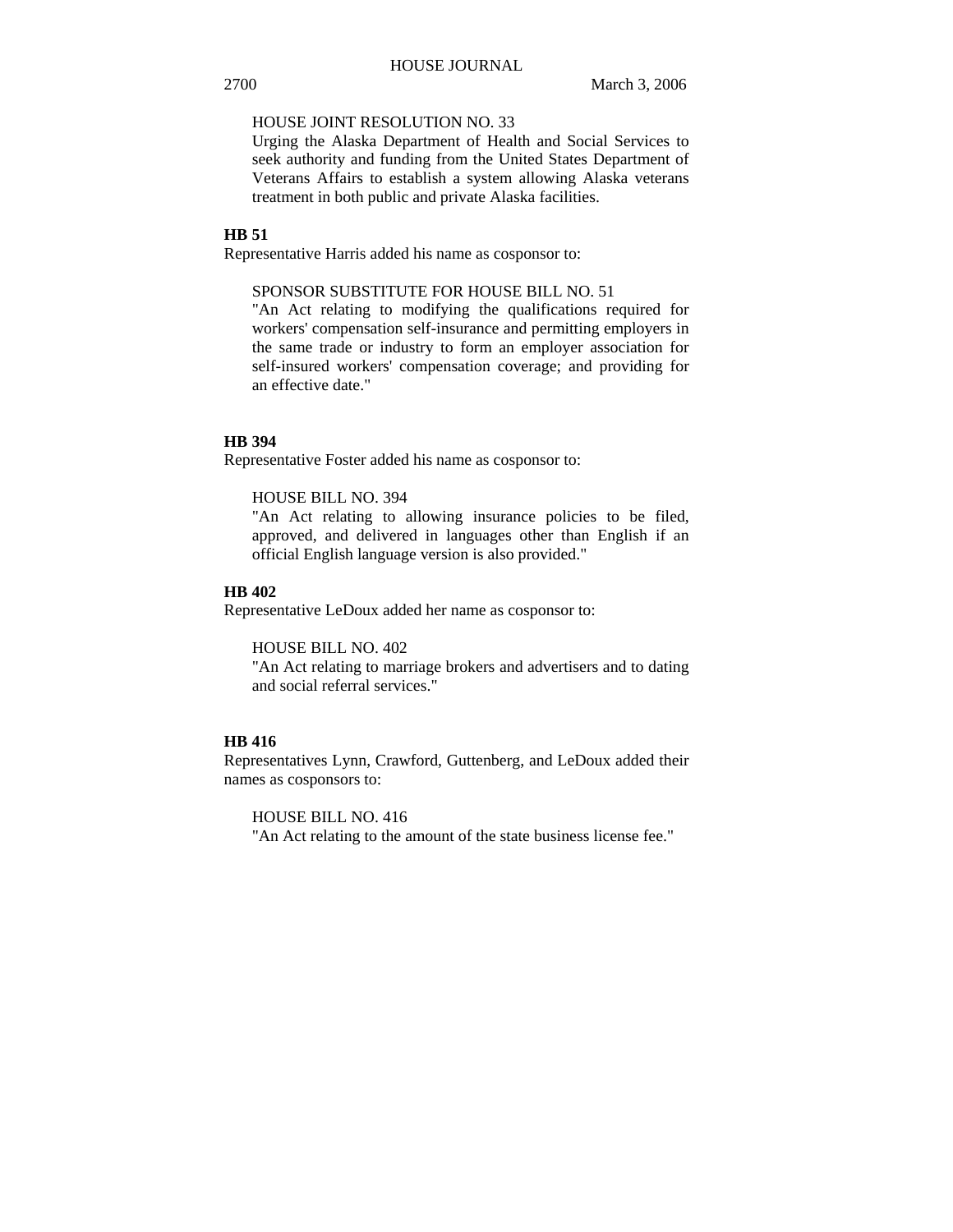#### **SB 209**

Representative Elkins added his name as cross sponsor to:

## CS FOR SENATE BILL NO. 209(JUD)

"An Act relating to access by persons under 21 years of age to premises licensed to sell alcoholic beverages as clubs when alcoholic beverages are not present and, when alcoholic beverages are present, to premises of a patriotic organization licensed as a club if the person possesses a valid active duty military or armed forces identification card issued by the United States government."

## **SB 224**

Representative Elkins added his name as cross sponsor to:

SENATE BILL NO. 224

"An Act establishing Older Alaskans' Day."

#### **ENGROSSMENT**

#### **HJR 14**

CSHJR 14(RES) was engrossed, signed by the Speaker and Chief Clerk and transmitted to the Senate for consideration.

## **ENROLLMENT**

## **HCR 33**

The following was enrolled, signed by the Speaker and Chief Clerk, President and Secretary of the Senate, and the engrossed and enrolled copies were transmitted to the Office of the Governor at 3:44 p.m., March 2, 2006:

HOUSE CONCURRENT RESOLUTION NO. 33 Relating to declaring March 2006 as Sobriety Awareness Month.

#### **HB 217**

The following was enrolled, signed by the Speaker and Chief Clerk, President and Secretary of the Senate, and the engrossed and enrolled copies were transmitted to the Office of the Governor at 3:44 p.m., March 2, 2006: